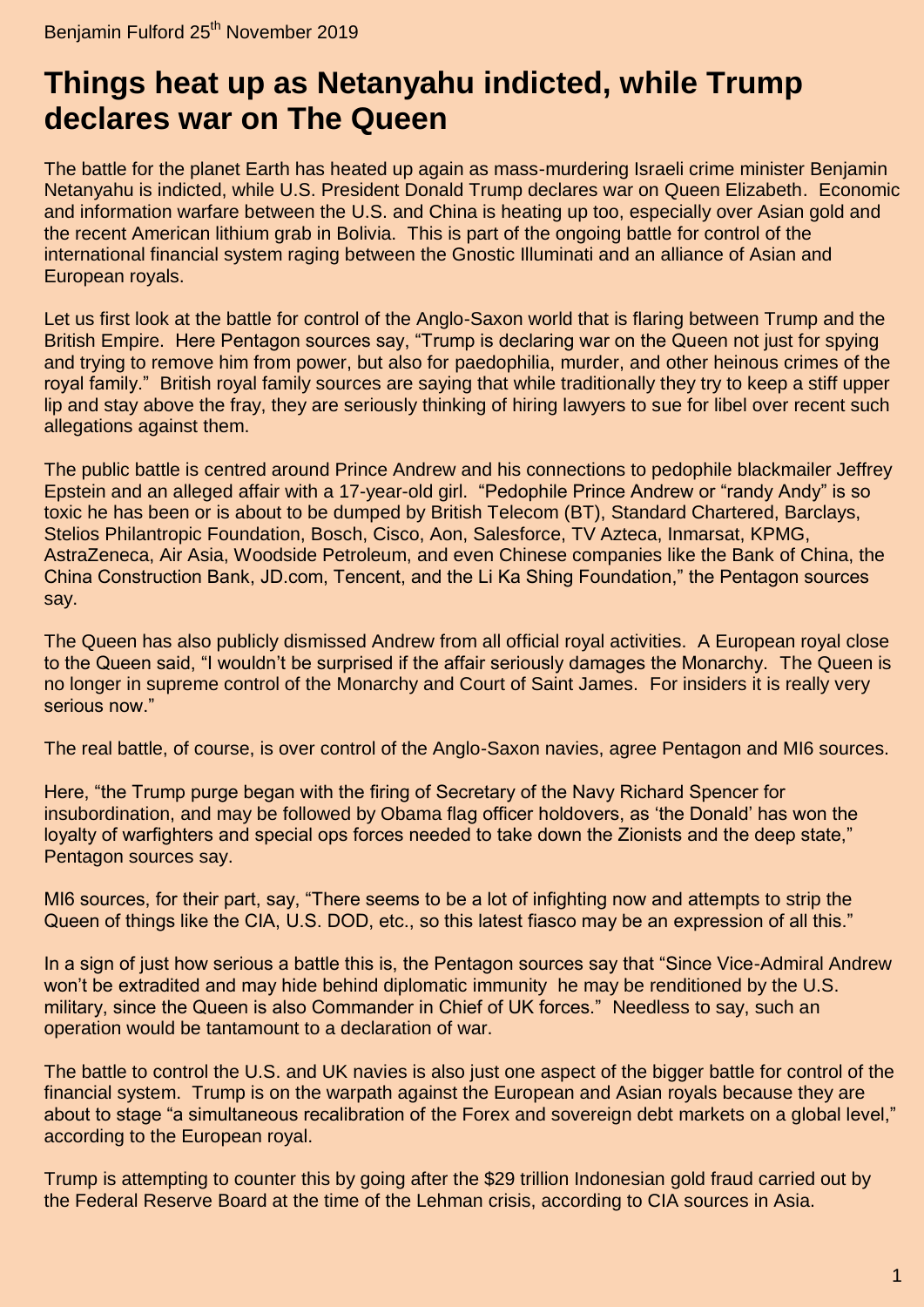According to the CIA, "During the financial crisis, the New York Fed was given unprecedented powers by the Federal Reserve Board of Governors in Washington, D.C. to create over \$29 trillion in electronically engineered money to bail out Wall Street. A significant portion of the \$29 trillion went to prop up many of the central banks around the world."

In his counterattack, "Trump's soon-to-be-next move is that the Green Hilton Memorial Agreement signed by [then President] John F. Kennedy and President Sukarno at Geneva in November 1963 becomes a reality. Trump can, with the stroke of his pen by Executive Order, reinstate Executive Order 11110 or an amendment thereof, thus allowing the Department of the Treasury to issue the new United States dollars. This may be the reboot of the U.S. dollar, as Trump leaves the debt of the Federal Reserve to be resolved by the actual owners—the Khazarian Zionist cabal," the CIA says.

The European royal commented that "If that is the extent of the received intelligence at the CIA, then we have a long way to go with them. Individual nation-states such as America would obviously be prevented from going it alone because of the inherent interdependence in the whole thing. But the plan is to migrate away from fiat to asset-backed [currency]. That part is correct, yes."

Trump, meanwhile, is also attacking Wall Street, according to the Pentagon sources. "After the failed IPOs of WeWork, Lyft, and Uber, greedy Wall Street is unable to make much money from the pumpand-dump Aramco IPO, as their top dogs like JP Morgan and Goldman Sachs face DOJ criminal enterprise investigations along with Boeing, General Electric, and other corporate miscreants," the sources say.

Saudi Aramco, of course, is key to the support of the Rockefeller petrodollar. On this front, the Pentagon sources note, "The Canada Pension Plan Investment Board, the Russian oil company Lukoil, and the Malaysian national oil company Petronas all say no to Aramco, leading other pensions like the Japan Pension Investment Fund and state-owned oil companies like Rosneft, PetroChina, Sinopec, Gazprom, Petrobras, and Pertamina to follow."

Trump has also seized Japan's \$1.5 trillion national pension fund to keep the U.S. government afloat, according to CIA sources in Asia. That's why the fund stopped disclosing how it allocated its assets for the fiscal quarter ending in September—that is, at the time the U.S. government needed money to pay its bills.

[https://www.reuters.com/article/us-japan-gpif/japans-gpif-reports-167-billion-second-quarter-profit-gives](https://www.reuters.com/article/us-japan-gpif/japans-gpif-reports-167-billion-second-quarter-profit-gives-fewer-details-while-deciding-new-portfolio-idUSKBN1XB3NY)[fewer-details-while-deciding-new-portfolio-idUSKBN1XB3NY](https://www.reuters.com/article/us-japan-gpif/japans-gpif-reports-167-billion-second-quarter-profit-gives-fewer-details-while-deciding-new-portfolio-idUSKBN1XB3NY)

"Where is the real money that all the Japanese worked for all these years? When the market crashes, as it is very close to doing, there go all the computer entries. I presume it is nearly the same with all government pension funds. The game is about over," is how the CIA source explained the situation.

The other thing the Trump forces are doing is physically detaining and killing, or else imprisoning political enemies. That's why, as far as we can tell, all recent appearances by Barack Obama, George Soros, Nancy Pelosi, Adam Schiff, etc. are computer graphics. It's getting harder to tell, but for example, if you look at the 1:13 to 1:15 second mark on this video of a recent "TV appearance" by Nancy Pelosi, you can see from her eyes that she is a computer-generated image: [https://www.youtube.com/watch?v=Xofh\\_ySHug8](https://www.youtube.com/watch?v=Xofh_ySHug8)

The attacks are going both ways. Trump ally Benjamin Netanyahu was finally indicted on corruption charges last week. Pentagon sources say he is trying to negotiate a plea bargain by threatening to tell the world what he knows about the Fukushima mass-murder attack against Japan.

Also, Trump lawyer and ally Rudolph Giuliani has publicly been saying that he might be killed but that he has "insurance." Presumably he is talking about what he knows about 9/11, since he was mayor of New York at the time of the attacks.